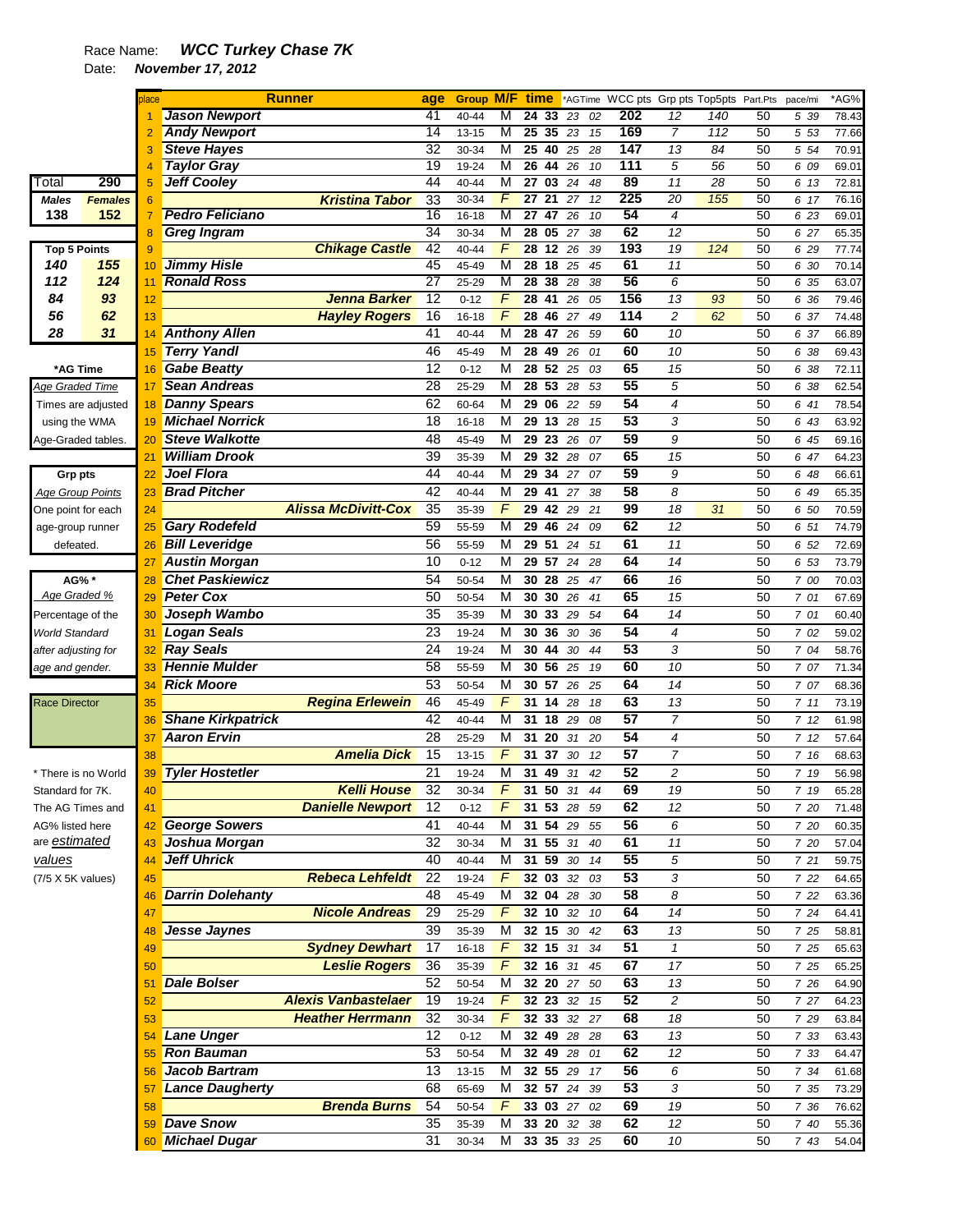## Race Name: *WCC Turkey Chase 7K*

Date: *November 17, 2012* 

| place |                          | <b>Runner</b>           | age             | Group M/F |                         | time               |                 |    |    |    | *AGTime WCC pts Grp pts Top5pts Part.Pts |    | pace/mi | *AG%  |
|-------|--------------------------|-------------------------|-----------------|-----------|-------------------------|--------------------|-----------------|----|----|----|------------------------------------------|----|---------|-------|
| 61    |                          | <b>Kathy Shelley</b>    | 41              | 40-44     | F                       | 33 37              |                 | 32 | 03 | 68 | 18                                       | 50 | 744     | 64.65 |
| 62    | <b>Stephen Scruggs</b>   |                         | 17              | 16-18     | M                       | 33                 | 39              | 32 | 08 | 52 | 2                                        | 50 | 7 44    | 56.20 |
| 63    | <b>Rick Duncan</b>       |                         | 38              | 35-39     | М                       | 33                 | 47              | 32 | 24 | 61 | 11                                       | 50 | 7 46    | 55.73 |
| 64    | <b>Brian Green</b>       |                         | 38              | 35-39     | M                       | 33                 | 48              | 32 | 25 | 60 | 10                                       | 50 | 7 46    | 55.71 |
| 65    |                          | <b>Amy Rodeghero</b>    | 28              | 25-29     | F                       | 33                 | 49              | 33 | 49 | 63 | 13                                       | 50 | 7 46    | 61.28 |
| 66    | Dana Reihman             |                         | 58              | 55-59     | М                       | 33                 | 56              | 27 | 46 | 59 | 9                                        | 50 | 7 48    | 65.03 |
| 67    | <b>Jacob Thompson</b>    |                         | 17              | 16-18     | М                       | 34                 | 05              | 32 | 33 | 51 | $\mathbf{1}$                             | 50 | 7 50    | 55.48 |
| 68    |                          | <b>Shelby Short</b>     | 15              | 13-15     | F                       | 34                 | 05              | 32 | 33 | 56 | 6                                        | 50 | 7 50    | 63.66 |
| 69    | <b>Chad Ward</b>         |                         | 38              | 35-39     | М                       | 34                 | 08              | 32 | 44 | 59 | 9                                        | 50 | 7 51    | 55.16 |
| 70    | <b>Tom Hale</b>          |                         | 51              | 50-54     | M                       | 34                 | 10              | 29 | 39 | 61 | 11                                       | 50 | 7 51    | 60.93 |
| 71    |                          | <b>Angie Cates</b>      | 36              | 35-39     | F                       | 34                 | 14              | 33 | 41 | 66 | 16                                       | 50 | 7 52    | 61.50 |
| 72    | <b>Nickolas Dunlap</b>   |                         | 15              | 13-15     | M                       | 34                 | 16              | 31 | 45 | 55 | 5                                        | 50 | 7 53    | 56.88 |
|       |                          |                         |                 |           | F                       |                    |                 |    |    | 57 | $\overline{7}$                           |    |         |       |
| 73    |                          | <b>Eileen Cravens</b>   | 55              | 55-59     |                         | 34                 | 38              | 27 | 57 |    |                                          | 50 | 7 58    | 74.12 |
| 74    | <b>Raymond Blevins</b>   |                         | 54              | 50-54     | M                       | 34                 | 40              | 29 | 21 | 60 | 10                                       | 50 | 7 58    | 61.54 |
| 75    |                          | <b>Janine Saxton</b>    | 53              | 50-54     | F                       | 34 48              |                 | 28 | 51 | 68 | 18                                       | 50 | 8 00    | 71.81 |
| 76    | <b>Brad Lambright</b>    |                         | 46              | 45-49     | М                       | 34                 | 49              | 31 | 26 | 57 | 7                                        | 50 | 8 00    | 57.46 |
| 77    | <b>Andrew Shepherd</b>   |                         | 30              | 30-34     | М                       | 35 12              |                 | 35 | 07 | 59 | 9                                        | 50 | 8 06    | 51.44 |
| 78    | Levon Jordan             |                         | 9               | $0 - 12$  | М                       | 35 16              |                 | 27 | 49 | 62 | 12                                       | 50 | 8 06    | 64.93 |
| 79    |                          | <b>Ashley Toschlog</b>  | 14              | $13 - 15$ | F                       | 35                 | 18              | 33 | 15 | 55 | 5                                        | 50 | 8 07    | 62.31 |
| 80    | <b>Ben Climer</b>        |                         | 27              | 25-29     | М                       | 35                 | 23              | 35 | 23 | 53 | 3                                        | 50 | 8 08    | 51.04 |
| 81    |                          | <b>Cindy Elzemeyer</b>  | 38              | 35-39     | F                       | 35 26              |                 | 34 | 30 | 65 | 15                                       | 50 | 8 09    | 60.06 |
| 82    |                          | <b>Jane Terashima</b>   | 62              | 60-64     | $\overline{F}$          | 35                 | 30              | 25 | 55 | 54 | 4                                        | 50 | 8 10    | 79.95 |
| 83    |                          | <b>Polly Wilde</b>      | 51              | 50-54     | F                       | 35                 | 32              | 30 | 15 | 67 | 17                                       | 50 | 8 10    | 68.50 |
| 84    | <b>Steve Dick</b>        |                         | 50              | 50-54     | М                       | 35                 | 37              | 31 | 09 | 59 | 9                                        | 50 | 811     | 57.97 |
| 85    | <b>Joe Gleeson</b>       |                         | 49              | 45-49     | М                       | 35                 | 48              | 31 | 34 | 56 | 6                                        | 50 | 8 14    | 57.22 |
| 86    | <b>Rhett Baumgartner</b> |                         | 54              | 50-54     | М                       | 35                 | 48              | 30 | 18 | 58 | 8                                        | 50 | 8 14    | 59.60 |
| 87    | <b>Zach Rozelle</b>      |                         | 57              | 55-59     | М                       | 36                 | 00              | 29 | 43 | 58 | 8                                        | 50 | 8 17    | 60.77 |
| 88    | <b>Kevin Shelley</b>     |                         | 46              | 45-49     | М                       | 36                 | 04              | 32 | 34 | 55 | 5                                        | 50 | 8 18    | 55.47 |
| 89    | <b>Bob Blevens</b>       |                         | 34              | 30-34     | M                       | 36                 | 33              | 35 | 58 | 58 | 8                                        | 50 | 8 24    | 50.22 |
| 90    | <b>Tom Carrico</b>       |                         | 59              | 55-59     | М                       | 36                 | 33              | 29 | 39 | 57 | $\overline{7}$                           | 50 | 8 24    | 60.90 |
| 91    |                          | <b>Quyen Wolfe</b>      | 34              | 30-34     | F                       | 36                 | 39              | 36 | 21 | 67 | 17                                       | 50 | 8 26    | 56.99 |
| 92    | <b>Rick Niersbach</b>    |                         | 59              | 55-59     | М                       | 36                 | 48              | 29 | 51 | 56 | 6                                        | 50 | 8 28    | 60.49 |
| 93    | <b>LeKendric Brown</b>   |                         | 11              | $0 - 12$  | М                       | 36 55              |                 | 31 | 08 | 61 | 11                                       | 50 | 8 29    | 58.00 |
| 94    |                          | <b>Angie Witham</b>     | 49              | 45-49     | F                       | 36 56              |                 | 32 | 15 | 62 | 12                                       | 50 | 8 29    | 64.25 |
| 95    |                          | <b>Stephanie Farlow</b> | 33              | 30-34     | F                       | 37                 | 01              | 36 | 49 | 66 | 16                                       | 50 | 8 31    | 56.27 |
|       | <b>Parker Jaynes</b>     |                         | 11              | $0 - 12$  | М                       | 37                 | 01              | 31 | 13 | 60 | 10                                       | 50 | 8 31    |       |
| 96    |                          | <b>Melanie Roberts</b>  | 39              |           | F                       | 37                 | 02              |    |    | 64 | 14                                       | 50 |         | 57.85 |
| 97    |                          |                         | 8               | 35-39     | F                       |                    |                 | 35 | 50 | 61 |                                          |    | 8 31    | 57.82 |
| 98    |                          | <b>Karsen Morgan</b>    | $\overline{25}$ | $0 - 12$  |                         | 37                 | 08              | 30 | 20 |    | 11                                       | 50 | 8 32    | 68.29 |
| 99    |                          | <b>Katie Carpenter</b>  |                 | 25-29     | F                       | 37                 | 10              | 37 | 10 | 62 | 12                                       | 50 | 8 33    | 55.75 |
|       | 100 Roland Kreager       |                         | 62              | 60-64     | М                       | 37 10 29           |                 |    | 22 | 53 | 3                                        | 50 | 8 33    | 61.49 |
| 101   | <b>Will Brenneke</b>     |                         | 9               | $0 - 12$  | M                       | 37 11              |                 | 29 | 19 | 59 | 9                                        | 50 | 8 33    | 61.59 |
| 102   |                          | <b>Melissa Moore</b>    | 44              | 40-44     | F                       | 37 13 34           |                 |    | 30 | 67 | 17                                       | 50 | 8 33    | 60.05 |
| 103   |                          | <b>Shelby Woodward</b>  | $\overline{13}$ | 13-15     | $\overline{F}$          | 37 17              |                 | 34 | 33 | 54 | 4                                        | 50 | 8 34    | 59.98 |
| 104   |                          | <b>Erica Barker</b>     | 10              | $0 - 12$  | F                       | 37                 | $\overline{25}$ | 32 | 28 | 60 | 10                                       | 50 | 8 36    | 63.84 |
|       | 105 Todd Barker          |                         | 47              | 45-49     | M                       | 37                 | $\overline{26}$ | 33 | 32 | 54 | 4                                        | 50 | 8 36    | 53.86 |
|       | 106 Jeremy Browning      |                         | 30              | 30-34     | M                       | $\overline{37}$ 27 |                 | 37 | 21 | 57 | $\overline{7}$                           | 50 | 8 37    | 48.34 |
| 107   | <b>Tim Green</b>         |                         | 46              | 45-49     | M                       | 37                 | 29              | 33 | 50 | 53 | 3                                        | 50 | 8 37    | 53.37 |
| 108   | <b>Skip Moore</b>        |                         | 45              | 45-49     | $\overline{\mathsf{M}}$ | 37 34              |                 | 34 | 11 | 52 | $\overline{c}$                           | 50 | 8 38    | 52.84 |
| 109   |                          | <b>Toni Callahan</b>    | 44              | 40-44     | F                       | 38 09              |                 | 35 | 22 | 66 | 16                                       | 50 | 8 4 6   | 58.58 |
| 110   |                          | <b>Laura Blessing</b>   | 41              | 40-44     | F                       | 38 11              |                 | 36 | 24 | 65 | 15                                       | 50 | 8 47    | 56.92 |
| 111   | <b>William Gigliotti</b> |                         | 54              | 50-54     | M                       | 38 12              |                 | 32 | 20 | 57 | $\overline{7}$                           | 50 | 8 47    | 55.85 |
|       | 112 Jon Weigel           |                         | $\overline{13}$ | $13 - 15$ | M                       | 38 45              |                 | 34 | 28 | 54 | 4                                        | 50 | 8 55    | 52.40 |
|       | 113 Craig Weigel         |                         | 34              | 30-34     | M                       | 38                 | 45              | 38 | 08 | 56 | 6                                        | 50 | 8 55    | 47.36 |
| 114   | Jim Auman                |                         | 65              | 65-69     | M                       | 38 51              |                 | 29 | 53 | 52 | 2                                        | 50 | 8 56    | 60.44 |
| 115   |                          | <b>Payton Waltz</b>     | 15              | $13 - 15$ | $\overline{F}$          | 38 55              |                 | 37 | 10 | 53 | 3                                        | 50 | 8 57    | 55.75 |
| 116   |                          | <b>Belinda Gray</b>     | 53              | 50-54     | F                       | 38 56 32           |                 |    | 17 | 66 | 16                                       | 50 | 8 57    | 64.18 |
| 117   | <b>Scott Silverman</b>   |                         | 53              | 50-54     | M                       | 39 00              |                 | 33 | 17 | 56 | 6                                        | 50 | 8 58    | 54.25 |
|       | <b>Andy Frazier</b>      |                         | 33              | 30-34     | M                       | $39$ $08$          |                 | 38 |    | 55 | 5                                        | 50 |         |       |
| 118   |                          |                         |                 |           |                         |                    |                 |    | 41 |    |                                          |    | 8 59    | 46.69 |
|       | 119 Kyle Kolopanis       |                         | 29              | 25-29     | М                       | 39 10              |                 | 39 | 08 | 52 | $\overline{\mathbf{c}}$                  | 50 | 9 00    | 46.16 |
| 120   |                          | <b>Manda Light</b>      | 30              | 30-34     | F                       | 39 10              |                 | 39 | 09 | 65 | 15                                       | 50 | 9 00    | 52.92 |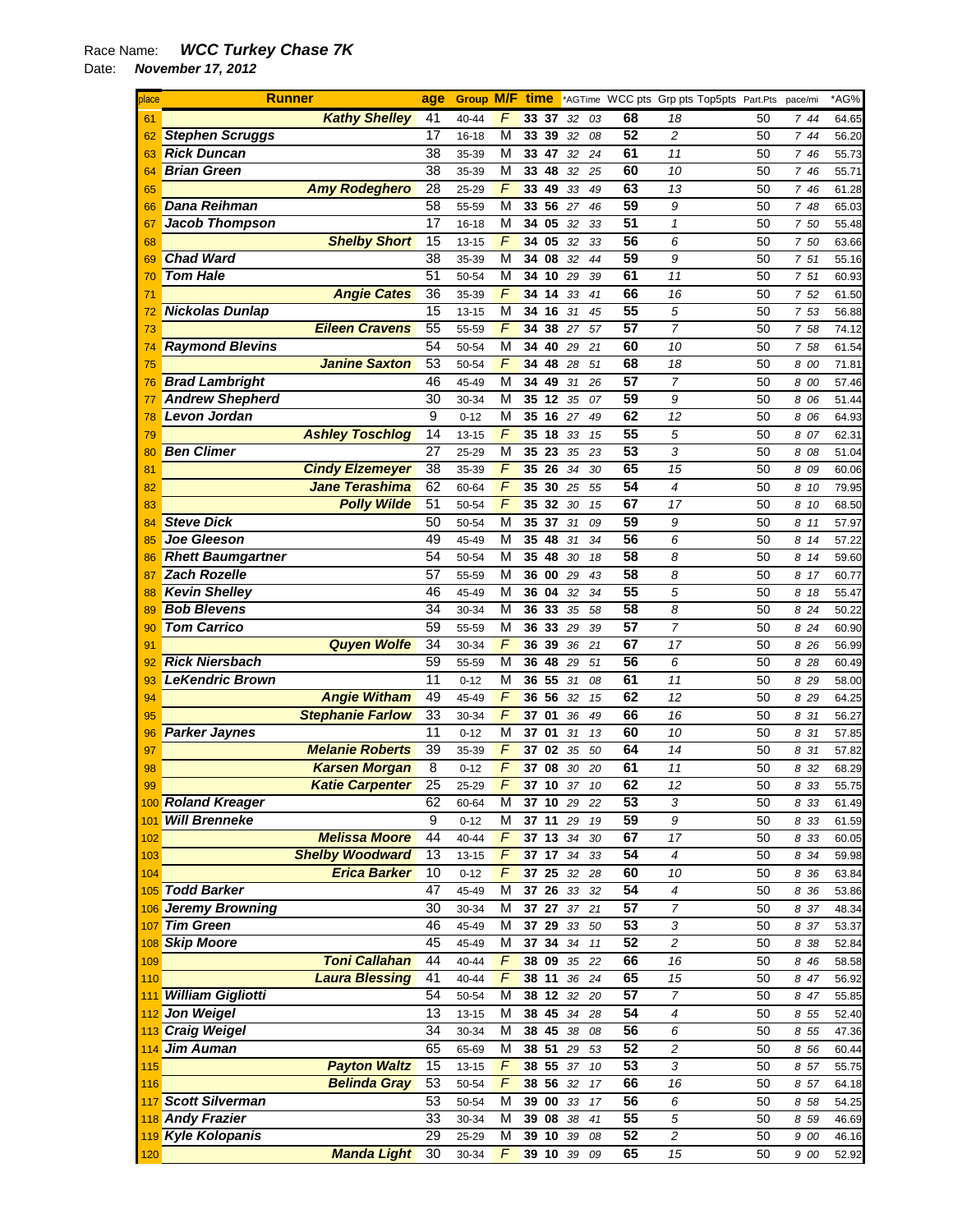## Race Name: *WCC Turkey Chase 7K*

Date: *November 17, 2012* 

| place      | <b>Runner</b>                                   | age      | <b>Group M/F</b> |                     | time     |          |          |          |                 |                     | *AGTime WCC pts Grp pts Top5pts Part.Pts | pace/mi      | *AG%           |
|------------|-------------------------------------------------|----------|------------------|---------------------|----------|----------|----------|----------|-----------------|---------------------|------------------------------------------|--------------|----------------|
| 121        | <b>Preston Gault</b>                            | 12       | $0 - 12$         | М                   | 39 13    |          | 34       | 01       | 58              | 8                   | 50                                       | 901          | 53.09          |
| 122        | <b>Cherie Dolehanty</b>                         | 43       | 40-44            | F                   |          | 39 15    | 36       | 45       | 64              | 14                  | 50                                       | 9 01         | 56.36          |
| 123        | <b>Mechelle Vance</b>                           | 39       | 35-39            | F                   | 39 17    |          | 38       | 01       | 63              | 13                  | 50                                       | 9 02         | 54.52          |
| 124        | <b>Nathan Dickman</b>                           | 11       | $0 - 12$         | М                   |          | 39 18    | 33       | 09       | 57              | $\overline{7}$      | 50                                       | 9 02         | 54.49          |
| 125        | <b>Heather Fisher</b>                           | 37       | 35-39            | F                   | 39       | 19       | 38       | 30       | 62              | 12                  | 50                                       | 9 02         | 53.82          |
|            | 126 David Pointis                               | 61       | 60-64            | М                   |          | 39 22    | 31       | 23       | 52              | 2                   | 50                                       | 9 03         | 57.54          |
| 127        | <b>Michael Mills</b>                            | 58       | 55-59            | M                   | 39       | 23       | 32       | 14       | 55              | 5                   | 50                                       | 9 03         | 56.03          |
| 128        | <b>Brenda Baumer</b>                            | 48       | 45-49            | F                   | 39       | 39       | 35       | 04       | 61              | 11                  | 50                                       | 907          | 59.09          |
| 129        | <b>Martha Taylor</b>                            | 55       | 55-59            | F                   | 39       | 41       | 32       | 02       | 56              | 6                   | 50                                       | 9 07         | 64.68          |
| 130        | <b>Travis Cates</b>                             | 38       | 35-39            | М                   | 39       | 55       | 38       | 17       | $\overline{58}$ | 8                   | 50                                       | 9 11         | 47.17          |
| 131        | <b>Rob Hutchens</b>                             | 46       | 45-49            | М                   | 40       | 03       | 36       | 09       | $\overline{51}$ | $\mathbf{1}$        | 50                                       | 9 12         | 49.95          |
| 132        | <b>Angela Ketron</b>                            | 41       | 40-44            | $\overline{F}$      | 40       | 15       | 38       | 22       | 63              | 13                  | 50                                       | 9 15         | 54.00          |
| 133        | <b>Chip Foster</b>                              | 51       | 50-54            | М                   | 40       | 19       | 34       | 59       | 55              | 5                   | 50                                       | 9 16         | 51.63          |
| 134        | <b>Sebrena Bartram</b>                          | 49       | 45-49            | F                   | 40       | 21       | 35       | 14       | 60              | 10                  | 50                                       | 9 17         | 58.80          |
| 135        | <b>Stacy Brenneke</b>                           | 41       | 40-44            | F                   | 40       | 31       | 38       | 37       | 62              | 12                  | 50                                       | 9 19         | 53.65          |
| 136        | <b>Elisha Frazier</b>                           | 30       | 30-34            | F                   | 40       | 38       | 40       | 37       | 64              | 14                  | 50                                       | 9 21         | 51.00          |
| 137        | <b>Peter Larson</b>                             | 36       | 35-39            | М                   | 41       | 00       | 39       | 53       | 57              | 7                   | 50                                       | 9 26         | 45.28          |
| 138        | <b>Gene Black</b>                               | 70       | $70+$            | М                   | 41       | 11       | 30       | 09       | 51              | 1                   | 50                                       | 9 28         | 59.92          |
| 139        | <b>Stacy Neal</b>                               | 40       | 40-44            | F                   | 41       | 12       | 39       | 35       | 61              | 11                  | 50                                       | 9 28         | 52.35          |
| 140        | <b>Jerry Winkler</b><br><b>Heather Caldwell</b> | 58       | 55-59            | M                   | 41       | 14       | 33       | 45       | 54              | $\overline{4}$      | 50                                       | 9 2 9        | 53.52          |
| 141        |                                                 | 35       | 35-39            | F<br>$\overline{F}$ | 41       | 15       | 40       | 46       | 61              | 11                  | 50                                       | 9 2 9        | 50.82          |
| 142        | <b>Lori Fields</b><br><b>Sarah Dickman</b>      | 32       | 30-34            | F                   | 41<br>41 | 25<br>29 | 41       | 18       | 63<br>59        | 13                  | 50                                       | 9 31         | 50.18          |
| 143        | <b>Debra Uhrick</b>                             | 12       | $0 - 12$         | F                   | 41       | 41       | 37       | 43       | 65              | 9                   | 50                                       | 9 32         | 54.94          |
| 144        | <b>Dennis Mann</b>                              | 52       | 50-54            | М                   | 41       | 41       | 35       | 01       | 51              | 15<br>1             | 50<br>50                                 | 9 35         | 59.16          |
| 145        | <b>Kimberly Dailey</b>                          | 68<br>46 | 65-69<br>45-49   | F                   | 41       | 44       | 31<br>37 | 10<br>49 | 59              | 9                   | 50                                       | 9 35<br>9 36 | 57.93          |
| 146<br>147 | <b>Kevin Harry</b>                              | 60       | 60-64            | М                   | 41       | 44       | 33       | 34       | 51              | 1                   | 50                                       | 9 36         | 54.78<br>53.80 |
| 148        | <b>Taylor McCullum</b>                          | 20       | 19-24            | F                   | 41       | 55       | 41       | 54       | $\overline{51}$ | $\pmb{\mathcal{1}}$ | 50                                       | 9 38         | 49.45          |
| 149        | <b>Craig Lair</b>                               | 14       | 13-15            | M                   | 42       | 06       | 38       | 16       | 53              | 3                   | 50                                       | 9 41         | 47.19          |
| 150        | <b>Susan Steele</b>                             | 53       | 50-54            | F                   | 42       | 08       | 34       | 56       | 64              | 14                  | 50                                       | 9 41         | 59.30          |
| 151        | <b>Tony Yandl</b>                               | 12       | $0 - 12$         | М                   | 42 09    |          | 36       | 34       | 56              | 6                   | 50                                       | 9 41         | 49.39          |
| 152        | <b>Alex Reynolds</b>                            | 11       | $0 - 12$         | М                   | 42       | 09       | 35       | 33       | 55              | 5                   | 50                                       | 9 41         | 50.81          |
| 153        | <b>Eric Yandl</b>                               | 17       | 16-18            | М                   | 42 09    |          | 40       | 15       | 50              | 0                   | 50                                       | 9 41         | 44.87          |
| 154        | <b>Tami Stevens</b>                             | 52       | 50-54            | F                   | 42       | 10       | 35       | 26       | 63              | 13                  | 50                                       | 9 42         | 58.48          |
| 155        | <b>Miranda Jordan</b>                           | 28       | 25-29            | F                   | 42 11    |          | 42       | 11       | 61              | 11                  | 50                                       | 9 42         | 49.11          |
| 156        | <b>Riley Shipman</b>                            | 9        | $0 - 12$         | F                   |          | 42 13    | 35       | 36       | 58              | 8                   | 50                                       | 9 42         | 58.20          |
| 157        | <b>Tonya Paxton</b>                             | 25       | 25-29            | F                   | 42 16    |          | 42       | 16       | 60              | 10                  | 50                                       | 9 43         | 49.03          |
| 158        | <b>Jane Barker</b>                              | 46       | 45-49            | F                   |          | 42 26    | 38       | 27       | 58              | 8                   | 50                                       | 9 45         | 53.87          |
| 159        | <b>Teresa Bryant</b>                            | 52       | 50-54            | $\overline{F}$      |          | 42 34 35 |          | 46       | 62              | 12                  | 50                                       | 9 47         | 57.93          |
| 160        | <b>Sherry Marcum</b>                            | 48       | 45-49            | F                   |          | 42 53 37 |          | 55       | 57              | $\overline{7}$      | 50                                       | 9 52         | 54.64          |
| 161        | <b>Michelle Kircher</b>                         | 42       | $40 - 44$        | F                   |          | 42 58    | 40       | 37       | 60              | 10                  | 50                                       | 9 53         | 51.02          |
| 162        | <b>Heather Wampole</b>                          | 30       | 30-34            | F                   |          | 42 59    | 42       | 58       | 62              | 12                  | 50                                       | 9 53         | 48.22          |
| 163        | <b>Angela Buckland</b>                          | 30       | 30-34            | F                   |          | 43 02 43 |          | 01       | 61              | 11                  | 50                                       | 9 54         | 48.16          |
|            | 164 Jack Frech                                  | 45       | 45-49            | М                   |          | 43 03    | 39       | 10       | 50              | 0                   | 50                                       | 9 54         | 46.10          |
|            | 165 Joe Farlow                                  | 37       | 35-39            | М                   |          | 43 04 41 |          | 37       | 56              | 6                   | 50                                       | 9 54         | 43.40          |
| 166        | <b>Kimberly Carlton</b>                         | 47       | 45-49            | F                   |          | 43 53    | 39       | 17       | 56              | 6                   | 50                                       | 10 05        | 52.74          |
| 167        | <b>Karen Pipes</b>                              | 43       | $40 - 44$        | F                   |          | 43 55    | 41       | 08       | 59              | 9                   | 50                                       | 10 06        | 50.39          |
| 168        | <b>Pat Bowers</b>                               | 69       | 65-69            | $\overline{F}$      |          | 44 11    | 28       | 51       | 50              | 0                   | 50                                       | 10 09        | 71.82          |
| 169        | <b>Emily Ross</b>                               | 26       | 25-29            | $\overline{F}$      |          | 44 35    | 44       | 35       | 59              | $\boldsymbol{9}$    | 50                                       | 10 15        | 46.48          |
| 170        | <b>Renee McCullum</b>                           | 50       | 50-54            | F                   | 45 01    |          | 38       | 49       | 61              | 11                  | 50                                       | 10 21        | 53.38          |
| 171        | <b>Debbie Robbins</b>                           | 56       | 55-59            | F                   |          | 45 02 35 |          | 51       | $\overline{55}$ | $\sqrt{5}$          | 50                                       | 10 21        | 57.79          |
| 172        | <b>Natalie Hatton</b>                           | 35       | 35-39            | F                   |          | 45 14 44 |          | 42       | 60              | 10                  | 50                                       | 10 24        | 46.35          |
| 173        | <b>Mariah Seals</b>                             | 20       | 19-24            | F                   | 45 21    |          | 45       | 20       | 50              | 0                   | 50                                       | 10 26        | 45.71          |
| 174        | <b>Amber Hall</b>                               | 29       | 25-29            | F                   |          | 45 39    | 45       | 39       | 58              | 8                   | 50                                       | 10 30        | 45.39          |
| 175        | <b>Skyler Ward</b>                              | 8        | $0 - 12$         | $\overline{F}$      |          | 45 53    | 37       | 29       | 57              | $\overline{7}$      | 50                                       | 10 33        | 55.27          |
| 176        | <b>Mindy Ward</b>                               | 41       | 40-44            | $\overline{F}$      |          | 45 56 43 |          | 47       | 58              | 8                   | 50                                       | 10 34        | 47.32          |
| 177        | <b>Tracy Frech</b>                              | 42       | 40-44            | F                   |          | 46 50    | 44       | 16       | 57              | $\overline{7}$      | 50                                       | 10 46        | 46.80          |
|            | 178 Brian Fisher                                | 42       | $40 - 44$        | М                   |          | 47 18 44 |          | 02       | 54              | $\boldsymbol{4}$    | 50                                       | 10 52        | 41.01          |
| 179        | <b>Natalie Wampole</b>                          | 49       | 45-49            | F                   |          | 47 18 41 |          | 18       | 55              | $\sqrt{5}$          | 50                                       | 10 52        | 50.16          |
| 180        | <b>Leslie Gettinger</b>                         | 29       | 25-29            | F                   |          |          | 47 30 47 | 30       | 57              | $\overline{7}$      | 50                                       | 10 55        | 43.62          |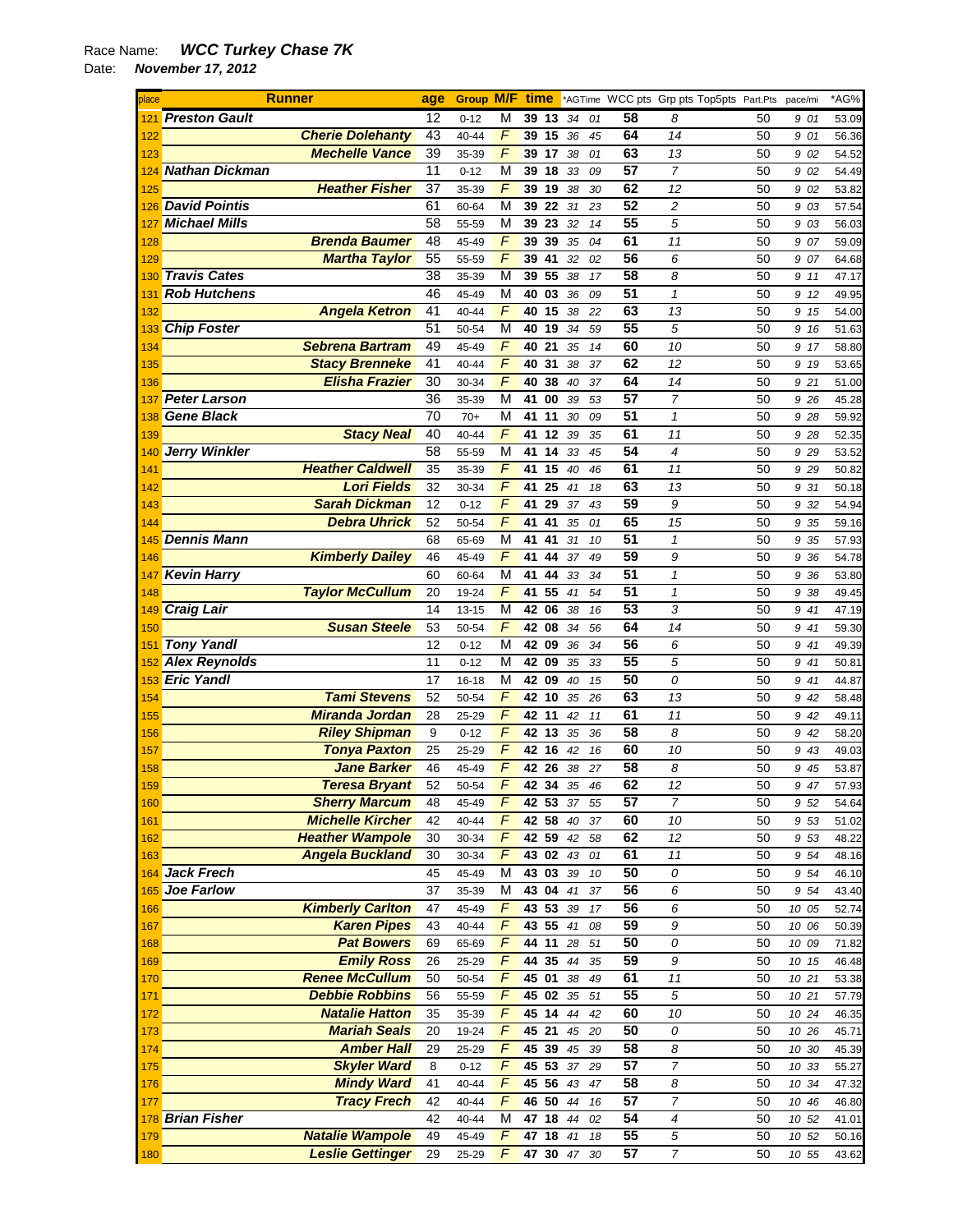## Race Name: *WCC Turkey Chase 7K*  Date: *November 17, 2012*

| place |                         | <b>Runner</b>            | age | Group M/F time |                |                    |    |    |    |                 | *AGTime WCC pts Grp pts Top5pts Part.Pts |          | pace/mi        | *AG%  |
|-------|-------------------------|--------------------------|-----|----------------|----------------|--------------------|----|----|----|-----------------|------------------------------------------|----------|----------------|-------|
| 181   | <b>Ben Lair</b>         |                          | 13  | 13-15          | М              | 47                 | 30 | 42 | 15 | 52              | 2                                        | 50       | 10 55          | 42.76 |
| 182   |                         | <b>Cassey Kelley</b>     | 33  | 30-34          | F              | 47                 | 33 | 47 | 18 | 60              | 10                                       | 50       | 10 56          | 43.81 |
| 183   |                         | <b>Michelle Johnson</b>  | 34  | 30-34          | F              | 47                 | 36 | 47 | 13 | 59              | 9                                        | 50       | 10 57          | 43.89 |
| 184   |                         | <b>Natalie McNally</b>   | 49  | 45-49          | F              | 47                 | 49 | 41 | 45 | 54              | 4                                        | 50       | 10 59          | 49.62 |
| 185   | <b>Alex Beatty</b>      |                          | 8   | $0 - 12$       | М              | 47                 | 50 | 36 | 15 | 54              | 4                                        | 50       | 10 59          | 49.81 |
| 186   | <b>Don Beatty</b>       |                          | 43  | 40-44          | М              | 47                 | 51 | 44 | 13 | 53              | 3                                        | 50       | 11<br>00       | 40.85 |
| 187   |                         | <b>Tamara Cissna</b>     | 51  | 50-54          | F              | 47 51              |    | 40 | 44 | 60              | 10                                       | 50       | 11 00          | 50.88 |
| 188   | <b>Isaac Moistner</b>   |                          | 10  | $0 - 12$       | M              | 48 17              |    | 39 | 27 | 53              | 3                                        | 50       | 11 06          | 45.78 |
| 189   | <b>Todd Moistner</b>    |                          | 35  | 35-39          | M              | 48                 | 19 | 47 | 18 | $\overline{55}$ | 5                                        | 50       | 11 06          | 38.19 |
| 190   |                         | <b>Chrissy Burroughs</b> | 30  | 30-34          | $\overline{F}$ | 48                 | 22 | 48 | 21 | 58              | 8                                        | 50       | 11<br>07       | 42.85 |
| 191   |                         | <b>Annette Mullins</b>   | 51  | 50-54          | F              | 48                 | 40 | 41 | 26 | 59              | 9                                        | 50       | 11<br>11       | 50.02 |
| 192   | <b>David Mullins</b>    |                          | 56  | 55-59          | M              | 48 40              |    | 40 | 31 | 53              | 3                                        | 50       | 1111           | 44.58 |
| 193   |                         | <b>Monica Schlichter</b> | 37  | 35-39          | F              | 48                 | 45 | 47 | 44 | 59              | 9                                        | 50       | 11<br>12       | 43.40 |
| 194   | <b>Seth Black</b>       |                          | 55  | 55-59          | M              | 48 47              |    | 40 | 57 | 52              | 2                                        | 50       | 11 13          | 44.10 |
| 195   |                         | <b>Kari Morrison</b>     | 18  | 16-18          | F              | 48 50              |    | 48 | 19 | 50              | 0                                        | 50       | 11 14          | 42.88 |
| 196   |                         | <b>Berneice Tipton</b>   | 52  | 50-54          | F              | 48 51              |    | 41 | 03 | 58              | 8                                        | 50       | 11 14          | 50.48 |
| 197   | <b>Curt Spaulding</b>   |                          | 50  | 50-54          | M              | 49 17              |    | 43 | 06 | $\overline{54}$ | 4                                        | 50       | 11 20          | 41.89 |
| 198   |                         | <b>Piper Gleeson</b>     | 14  | $13 - 15$      | F              | 49 19              |    | 46 | 27 | 52              | 2                                        | 50       | 11 20          | 44.60 |
| 199   |                         | <b>Aubri Gibbs</b>       | 13  | $13 - 15$      | $\overline{F}$ | 49                 | 19 | 45 | 42 | 51              | $\mathbf{1}$                             | 50       | 11<br>20       | 45.35 |
| 200   | <b>Nate Reynolds</b>    |                          | 13  | 13-15          | M              | 49 21              |    | 43 | 54 | 51              | $\mathbf{1}$                             | 50       | 11 21          | 41.15 |
| 201   |                         | <b>Madison Weaver</b>    | 9   | $0 - 12$       | F              | 49 26              |    | 41 | 42 | 56              | 6                                        | 50       | 11 22          | 49.70 |
| 202   |                         | <b>Tiffany Sheley</b>    | 35  | 35-39          | $\overline{F}$ | 49 29              |    | 48 | 54 | 58              | 8                                        | 50       | 11 23          | 42.36 |
| 203   |                         | <b>Judy Pierce</b>       | 50  | 50-54          | F              | 49                 | 31 | 42 | 42 | 57              | 7                                        | 50       | 11 23          | 48.52 |
| 204   |                         | <b>Becky Reynolds</b>    | 41  | 40-44          | F              | 49                 | 39 | 47 | 20 | 56              | 6                                        | 50       | 11 25          | 43.78 |
| 205   |                         | <b>Reagan Wilmot</b>     | 6   | $0 - 12$       | F              | 49                 | 49 | 37 | 45 | 55              | 5                                        | 50       | 11 27          | 54.88 |
| 206   |                         | <b>Kendra Shipman</b>    | 6   | $0 - 12$       | F              | 49                 | 49 | 37 | 45 | $\overline{54}$ | 4                                        | 50       | 11 27          | 54.88 |
| 207   |                         | <b>Angie Shipman</b>     | 39  | 35-39          | F              | 49                 | 50 | 48 | 13 | $\overline{57}$ | 7                                        | 50       | 11 27          | 42.97 |
| 208   | <b>Joe Wilmot</b>       |                          | 36  | 35-39          | M              | 49                 | 51 | 48 | 30 | 54              | 4                                        | 50       | 11 28          | 37.24 |
| 209   |                         | <b>Beth Beatty</b>       | 37  | 35-39          | F              | 50                 | 03 | 49 | 01 | 56              | 6                                        | 50       | 11 30          | 42.28 |
| 210   |                         | <b>Lori Everman</b>      | 35  | 35-39          | F              | 50 17              |    | 49 | 42 | 55              | 5                                        | 50       | 11 34          | 41.69 |
| 211   |                         | <b>Jami Prather</b>      | 34  | 30-34          | F              | 50 17              |    | 49 | 53 | 57              | 7                                        | 50       | 11<br>34       | 41.54 |
| 212   | <b>Chuck Wolfe</b>      |                          | 62  | 60-64          | М              | 51                 | 08 | 40 | 24 | 50              | 0                                        | 50       | 11 45          | 44.70 |
| 213   |                         | <b>Angela Larson</b>     | 33  | 30-34          | F              | 51 10              |    | 50 | 54 | 56              | 6                                        | 50       | 11 46          | 40.71 |
| 214   | <b>Chris Larsen</b>     |                          | 41  | 40-44          | M              | 51                 | 21 | 48 | 10 | $\overline{52}$ | $\overline{c}$                           | 50       | 11 48          | 37.49 |
| 215   | Jonathan Larsen         |                          | 13  | 13-15          | М              | 51                 | 21 | 45 | 40 | 50              | 0                                        | 50       | 11<br>48       | 39.55 |
| 216   | <b>Jared Haley</b>      |                          | 31  | 30-34          | M              | 51                 | 33 | 51 | 18 | 54              | 4                                        | 50       | 11<br>51       | 35.20 |
| 217   |                         | <b>Betsy Frazier</b>     | 26  | 25-29          | F              | 51                 | 52 | 51 | 52 | 56              | 6                                        | 50       | 11 55          | 39.94 |
| 218   | <b>Tom Deckard</b>      |                          | 51  | 50-54          | M              | 51                 | 58 | 45 | 05 | 53              | 3                                        | 50       | 11 57          | 40.05 |
| 219   | Joseph Silvers          |                          | 57  | 55-59          | M              | 52                 | 10 | 43 | 04 | 51              | $\mathbf{1}$                             | 50       | 59<br>11       | 41.94 |
| 220   |                         | <b>Stephanie Kearns</b>  | 42  | 40-44          | F              | 52 44 49           |    |    | 51 | 55              | 5                                        | 50       | 12 07          | 41.57 |
| 221   |                         | <b>Crystal Grove</b>     | 37  | 35-39          | F              | 52 44 51           |    |    | 39 | 54              | 4                                        | 50       | 12 07          | 40.12 |
| 222   |                         | <b>Mary Lair</b>         | 47  | 45-49          | F              | 52 51              |    | 47 | 19 | 53              | 3                                        | 50       | 12 09          | 43.79 |
| 223   | <b>Shawndale Brown</b>  |                          | 37  | 35-39          | M              | 52 53 51           |    |    | 06 | 53              | 3                                        | 50       | 12 09          | 35.35 |
| 224   |                         | <b>Ellen Johnson</b>     | 63  | 60-64          | F              | 52 55              |    | 38 | 03 | 53              | 3                                        | 50       | 12 10          | 54.46 |
|       | 225 David Johnson       |                          | 51  | 50-54          | M              | 52 56              |    | 45 | 55 | 52              | $\overline{\mathbf{c}}$                  | 50       | 12 10          | 39.33 |
| 226   |                         | <b>Bonnie Hutchens</b>   | 44  | 40-44          | $\overline{F}$ | 53 09              |    | 49 | 17 | 54              | 4                                        | 50       | 12 13          | 42.06 |
| 227   | <b>Leland Nicholson</b> |                          | 70  | $70+$          | M              | 53 30 39           |    |    | 09 | 50              | 0                                        | 50       | 12 18          | 46.12 |
| 228   |                         | <b>Alysha Oglesby</b>    | 28  | 25-29          | F              | 53 55              |    | 53 | 55 | 55              | 5                                        | 50       | 12 24          | 38.43 |
|       | 229 Austin Farlow       |                          | 9   | $0 - 12$       | М              | 54 20 42           |    |    | 51 | 52              | 2                                        | 50       | 12 29          | 42.15 |
| 230   |                         | <b>Amy Holthouse</b>     | 43  | 40-44          | F              | 55 13 51           |    |    | 43 | 53              | 3                                        | 50       | 12 42          | 40.07 |
| 231   |                         | <b>Cathy Weaver</b>      | 63  | 60-64          | F              | 55 50              |    | 40 | 09 | 52              | $\overline{\mathbf{c}}$                  | 50       | 12 50          | 51.62 |
| 232   |                         | <b>Katlin Stupi</b>      | 25  | 25-29          | F              | 55 51              |    | 55 | 51 | 54              | 4                                        | 50       | 12 50          | 37.10 |
| 233   |                         | <b>Andrea Kolopanis</b>  | 31  | 30-34          | F              | 56 14              |    | 56 | 10 | 55              | 5                                        | 50       | 12 56          | 36.89 |
|       | 234 Nick Andreas        |                          | 31  | 30-34          | M              | 56 18              |    | 56 | 02 | 53              | 3                                        | 50       | 12 57          | 32.23 |
| 235   |                         | <b>Rachel Ernst</b>      | 33  | 30-34          | F              | 56 28              |    | 56 | 10 | 54              | 4                                        | 50       | 12 59          | 36.89 |
|       | 236 Brad Stahlhut       |                          | 32  | 30-34          | M              | 56 29 56           |    |    | 03 | 52              | 2                                        | 50       | 12 59          |       |
|       |                         | <b>Pat Ours</b>          | 56  | 55-59          | F              | 56 33              |    | 45 |    | 54              |                                          | 50       | 13 00          | 32.23 |
| 237   |                         | <b>Mercedes Vaughn</b>   | 15  |                | F              | 57 14 54           |    |    | 01 | 50              | 4<br>0                                   |          |                | 46.02 |
| 238   |                         | <b>Ellen Blevens</b>     | 32  | 13-15          | F              | $\overline{57}$ 27 |    | 57 | 39 | 53              | 3                                        | 50<br>50 | 13 09<br>13 12 | 37.91 |
| 239   | 240 Mike Witham         |                          |     | 30-34          |                |                    |    |    | 17 |                 |                                          |          |                | 36.18 |
|       |                         |                          | 41  | 40-44          | М              | 57 59 54           |    |    | 23 | 51              | $\mathbf{1}$                             | 50       | 13 20          | 33.21 |